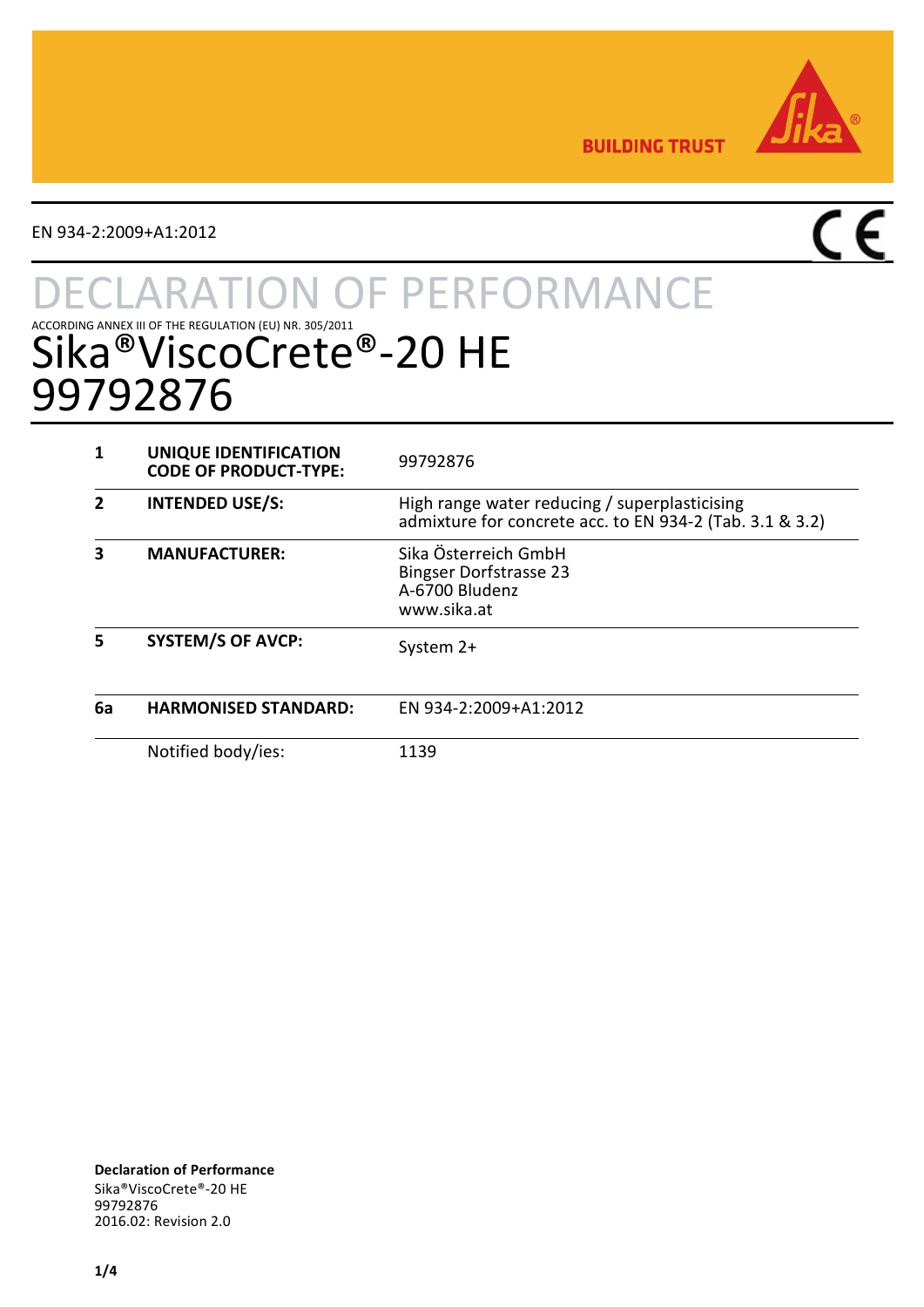**7 DECLARED PERFORMANCE/S:**

| <b>Essential Characteristics</b>                | Performance                                              | <b>Harmonised</b><br>Technical<br><b>Specification</b> |
|-------------------------------------------------|----------------------------------------------------------|--------------------------------------------------------|
| Chloride ion content                            | $\leq 0.10$ M-%                                          |                                                        |
| Alkali content                                  | $\leq$ 0.5 Mass-%                                        |                                                        |
| Corrosion behaviour                             | Contains components only from<br>EN 934-1:2008, Annex A1 |                                                        |
| Compressive strength, $tab. 3.1 (2) \& 3.2 (3)$ | passed                                                   | EN 934-2:2009                                          |
| Air content, tab. 3.1 (3) & 3.2 (4)             | passed                                                   | $+A1:2012$                                             |
| Water reduction, tab. 3.1 (1)                   | passed                                                   |                                                        |
| Increase of Consistence, tab. 3.2 (1)           | passed                                                   |                                                        |
| Increase of Consistence, tab. 3.2 (2)           | passed                                                   |                                                        |
| Dangerous substances                            | See local Safety Data Sheet                              |                                                        |

### **8 APPROPRIATE TECHNICAL DOCUMENTATION AND/OR - SPECIFIC TECHNICAL DOCUMENTATION**

The performance of the product identified above is in conformity with the set of declared performance/s. This declaration of performance is issued, in accordance with Regulation (EU) No 302/2011, under the sole responsibility of the manufacturer identified above.

Signed for and on behalf of the manufacturer by:

Samuel Plüss General Manager Bludenz, Feb. 19th 2016 . . . . . . . . . . . . . . . . . . . . . . . . . . . . . . . . Michael Jernei Product Engineer Bludenz, Feb. 19th 2016 . . . . . . . . . . . . . . . . . . . . . . . . . . . . . . . . . End of information as required by Regulation (EU) No. 305/2011





**BUILDING TRUST**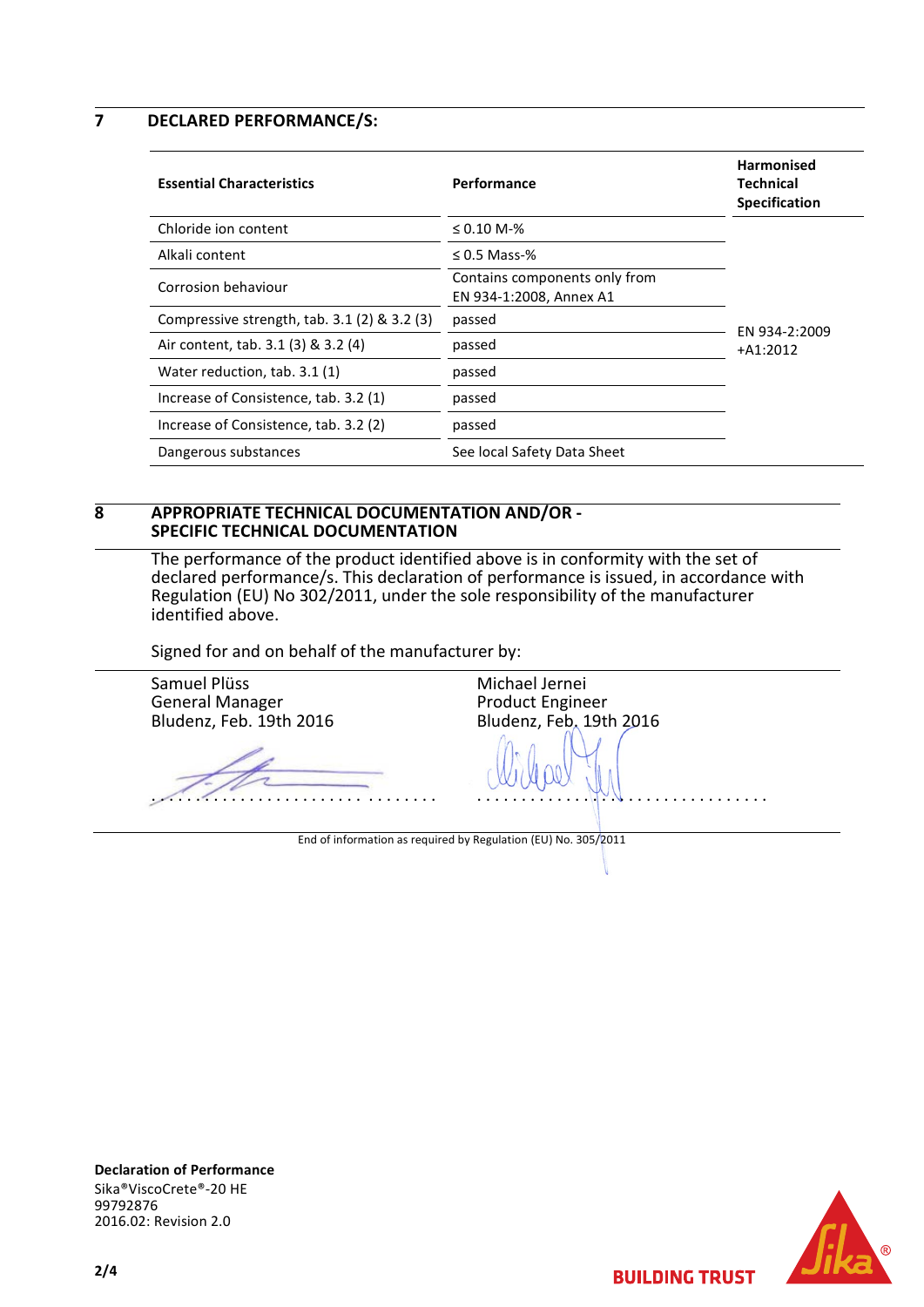| 1139                                                                                                     |                                                          |
|----------------------------------------------------------------------------------------------------------|----------------------------------------------------------|
| 1029                                                                                                     |                                                          |
| 13<br>99792876                                                                                           |                                                          |
|                                                                                                          |                                                          |
| EN 934-2:2009+A1:2012                                                                                    |                                                          |
| 99792876                                                                                                 |                                                          |
|                                                                                                          |                                                          |
| High range water reducing / superplasticising<br>admixture for concrete acc. to EN 934-2: Tab. 3.1 / 3.2 |                                                          |
| Chloride ion content                                                                                     | $\leq 0.10 M - \%$                                       |
| Alkali content                                                                                           | $\leq 0.5$ Mass-%                                        |
| Corrosion behaviour                                                                                      | Contains components only from<br>EN 934-1:2008, Annex A1 |
| Compressive strength, tab. 3.1 (2) & 3.2 (3)                                                             | passed                                                   |
| Air content, tab. 3.2 (3) & 3.2 (4)                                                                      | passed                                                   |
| Water reduction, tab. 3.1 (1)                                                                            | passed                                                   |
| Increase of Consistence, tab. 3.2 (1)                                                                    | passed                                                   |

#### **[http://dop.sika.com](http://dop.sika.com/)**

# **ECOLOGY, HEALTH AND SAFETY INFORMATION (REACH)**

For information and advice on the safe handling, storage and disposal of chemical products, users shall refer to the most recent Safety Data Sheet (SDS) containing physical, ecological, toxicological and other safety related data.

# **LEGAL NOTE**

The information, and, in particular, the recommendations relating to the application and end-use of Sika products, are given in good faith based on Sika´s current knowledge and experience of the products when properly stored, handled and applied under normal conditions in accordance with Sikas recommendations. In practice, the differences in materials, substrates and actual site conditions are such that no warranty in respect of merchantability or of fitness for a particular purpose, nor any liability arising out of any legal relationship whatsoever, can be inferred either from this information, or from any written recommendations, or from any other advice offered. The user of the product must test the products suitability for the intended application and purpose. Sika reserves the right to change the properties of its products. The proprietary rights of third parties must be observed. All orders are accepted subject to our current terms of sale and delivery. Users must always refer to the most recent issue of the local Product Data Sheet for the product concerned, copies of which will be supplied on request.

**Declaration of Performance** Sika®ViscoCrete®-20 HE 99792876 2016.02: Revision 2.0